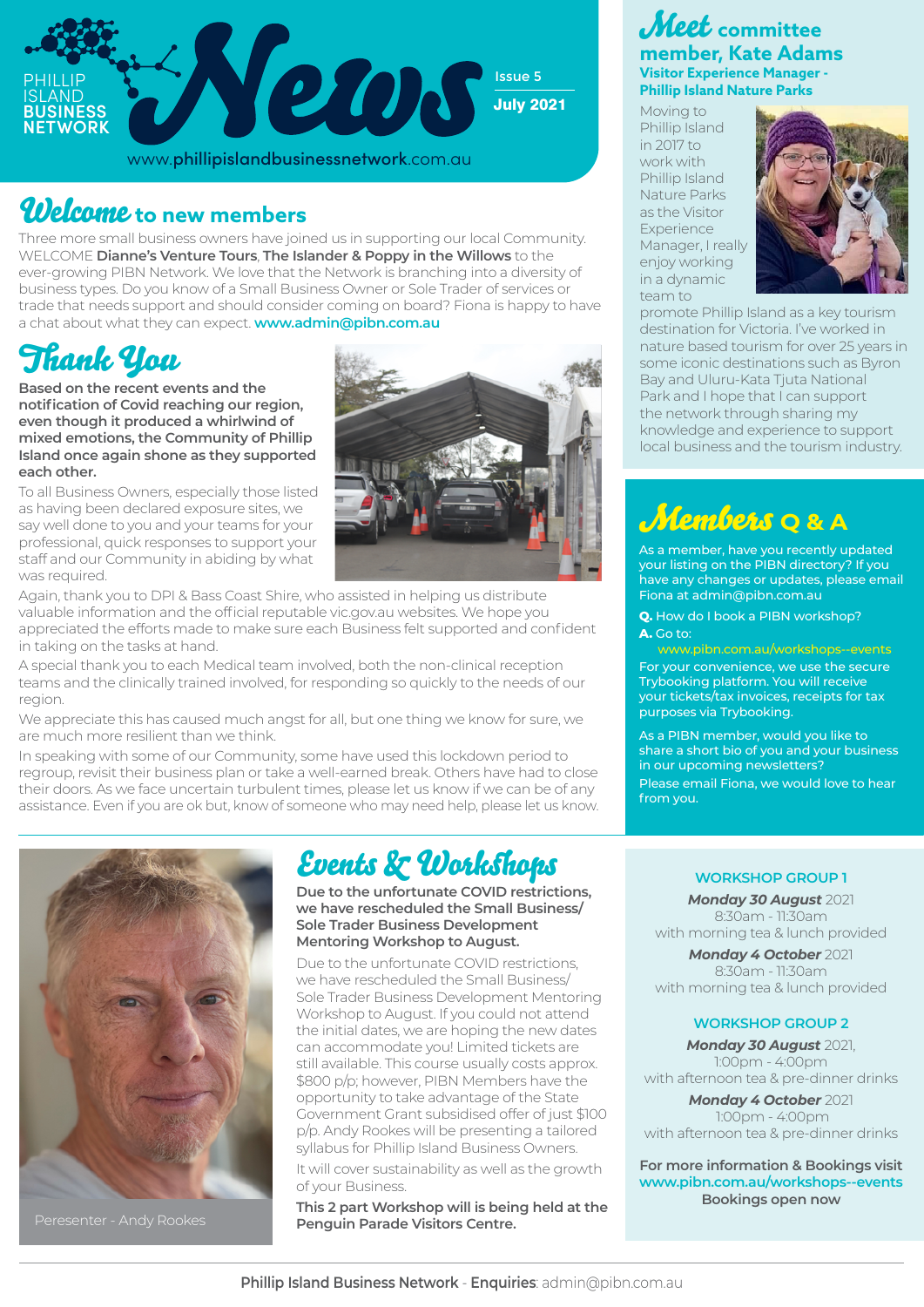## **PIBN sharing resources**

**Did you know as an Employer, there are some great FREE Online Training Resources available to you? Have you heard about the Phillip Island Ambassador Program managed by DPI?**

This free program is for all businesses, community groups, and students, those on the front line of customer service with the knowledge to promote everything the region offers.

My Phillip Island and San Remo –

## **Erin Laird – Business Engagement Case Manager from Regional Development Victoria presented - Covid Safe Webinars**

**PIBN Members were recently forwarded links via DPI to participate in a FREE Online presentation that was designed for Gippsland Businesses on how to not only be COVID Safe but compliance and what it means for your business. Erin will be sharing her slide presentation which will be upload to our website if you missed it.**

One important take home point was: Your business MUST have a Covid Safe Plan that demonstrates & comply with the most up to date regulations issued by Vic.Gov.au

### **Your COVID Safe Plan must demonstrate**

**•** Your actions to help prevent the introduction of COVID-19 to your workplace

Ambassadors Training Program is an online training portal with seven modules to complete and will take around two hours.

The Program is offered to businesses, schools and senior students, TAFE students, Visitor Information Centre staff and volunteers, community volunteer groups, Council staff, event organisers, staff and volunteers, and media outlets.

In discussing with DPI, they are very keen to know if there is a specific

- **•** The type of face mask or personal protective equipment (PPE) required for your workforce
- **•** How you will prepare for, and respond to, a suspected or confirmed case of COVID-19 in your workplace
- **•** How you will meet all the requirements set out by the Victorian Government. Some industries or workplaces are subject to additional industry obligations and have additional requirements of employers and employees.

#### **You Must Keep Your COVID Plan update**

- **•** Businesses must review and update their COVID Safe Plans regularly, especially when restrictions or public health advice changes.
- **•** Organisations with multiple worksites must complete a COVID Safe Plan for each worksite.
- **•** You can stay up to date with restrictions and public health advice at: **www.coronavirus.vic.gov.au**
- **•** Key members of your team should know where the plan is and can enact aspects of the plan at any time

aspect of your business that you would like to see developed as an optional training module?

We also discussed the possibility of offering it as a school curriculum if there is interest, especially in lockdown or schools visiting the region? If you think you are interested in participating, please let us know.

**For more information, contact Pauleen Boulton at Destination Phillip Island at news@myphillipisland.com.au or call 0466 620 856**

### **You can download and print a blank plan at:**

**https://www.coronavirus.vic.gov.au/ covidsafe-plan.** Or you can save a copy and use it to update your plan when changes occur.

If you require any assistance with your COVID Plan, please feel free to contact either:

#### **Erin Lord:**

Business Engagement Case Manager erin.lord@rdv.vic.gov.au Phone: 0400 074 678

#### **Daryl Brooke:**

Business Engagement Case Manager daryl.brooke@rdv.vic.gov.au Phone: 0418 498 439

**OTHER USEFUL LINKS**

Deep Cleaning Rebate up to \$10K

**https://business.vic.gov.au/grantsand-programs/covid-safe-deepcleaning-rebate**

## **Support Builds for Businesses Through Lockdown - Covid payments.**

**Please see Business Victoria for more information:**

**http://www.business.vic.gov.au/**

#### **And for Commonwealth Government support, please see:**

**https://www.servicesaustralia.gov.au/individuals/services/centrelink/covid-19-disaster-payment-victoria**